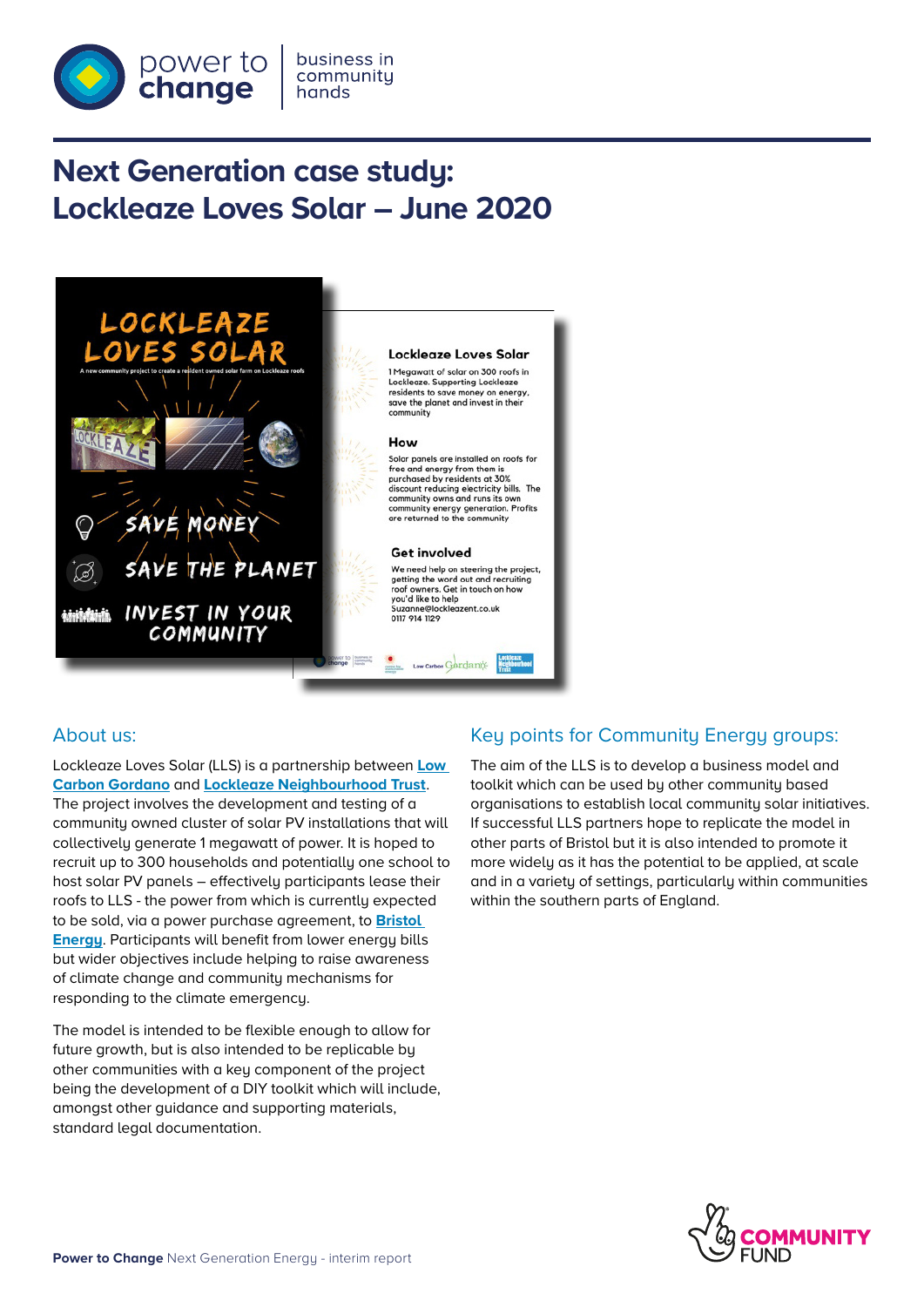

## Overview of our project:

The business model involves installation of solar PV on roofs leased from households and other community buildings, funded by LLS. The electricity would be sold to an energy supplier by LLS and the households would receive discounted electricity from this supplier. A schematic overview is given in the diagram below.



#### **Key**

(Dashed lines - actions not yet complete)

| Legal Agreement |  |
|-----------------|--|
| Funding         |  |
| Electricity     |  |
| Services        |  |
| Information     |  |



activities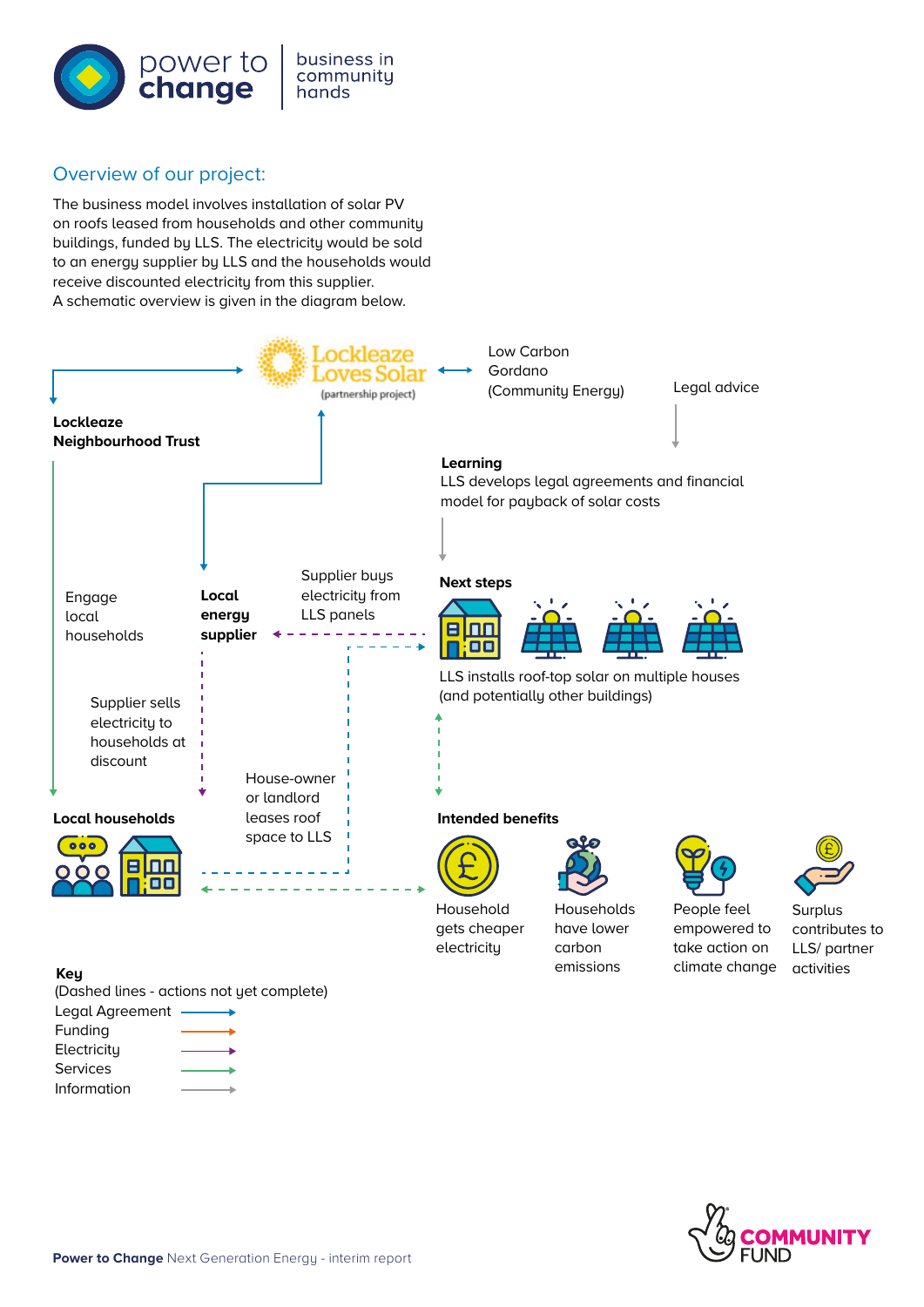

# Our learning so far:

The project is not yet operational and is still very much in a learning phase with activity evolving iteratively in response to real world conditions. To date the project has met and addressed a number of challenges and these have generated multiple lessons of the project partners. Those considered most likely to be of wider relevance are discussed below.

#### **Engagement with energy supply companies**

The model for this project relies upon having an energy supplier as a partner. The intention is that the energy supplier manages the billing of any self-use from each property, with that electricity being at a ~30% discount to normal retail prices, and then purchases any surplus generated power as part of an aggregated PPA (a virtual power plant). The intention is to then develop a community energy supply system, within current regulatory frameworks, whereby this surplus power can be sold by the energy supplier to other Lockleaze residents (who do not have panels on their roofs) at a slight discount compared to retail prices. Establishing an effective mechanism for dealing with customer billing was seen as a major hurdle for the project and the involvement of an energy supply company was seen as essential. Project partners were initially concerned that suppliers might be unwilling to engage with the project owing to concerns about complexity or simply because the scheme was seen as too small to be worth their while. In practice conversations have been held with three energy supply companies, with Bristol Energy emerging as the project's preferred partner.

The engagement of Bristol Energy is seen as a major success by the pilot, particularly as it has addressed the hurdle of managing the complexities of customer billing. The fact that the project has been able to accomplish this indicates that other groups may also be able to establish similar arrangements, although it is understood that Bristol Energy regard this as a pilot endeavour and one which helps them to address questions of relevance to their own, wider, ambitions in relation to customer engagement in community energy initiatives of this sort. Learning to date suggests, that energy companies are willing to engage with community solar initiatives, but that the extent to which they will do so will, perhaps self-evidently, depend upon the level of overlap between local community and energy supplier objectives and ambitions.

#### **Engagement with social housing providers**

The project originally envisaged being able to recruit council and social housing tenants and held initially encouraging conversations with Bristol City Council and two local housing associations. In practice all of these organisations have subsequently indicated that they are not prepared for their properties to be included in the project. In the case of the local authority and one housing association this is because they wish their properties to participate in another scheme. The remaining housing association has decided that participation is overly complex at this point in time. The learning point for other community energy organisations is that local authorities and housing associations will have multiple opportunities to engage with solar PV and other energy initiatives, and may regard these as being preferable to local, community owned, schemes. In short, when considering the development of local initiatives, community ventures should not assume that social housing providers will wish to be involved in their scheme.

#### **The value of having an experienced and committed installation partner**

LLS has chosen to engage **[IDDEA](https://www.iddea.co.uk/solar-installations/)** as their installer. IDDEA is a commercial organisation with extensive experience of installing domestic solar PV and came to the attention of LLS as a result of their (IDDEA) involvement in Fromes 'Solar Streets' initiative. IDDEA were the installer for this initiative and have subsequently become committed advocates of the concept.

IDDEA's involvement has provided the LLS partnership with an additional source of challenge and expertise, and has contributed to several improvements in the partnerships approach. For example, to minimise upfront costs the original business model assumed the use of a 'dumb' meter which would have required manual reading / checking. However, as a result of discussions with IDDEA, the partnership now plans to install smart meters. Each smart meter costs an additional £120.00, but their use avoids the need for manual checking and allows for real time charging by the energy supply company. Overall, the introduction of smart meters has improved the business case (by removing the cost of manual monitoring) and will better enable potential follow up projects on energy behaviours; something that the Neighbourhood Trust is keen to do in the future.